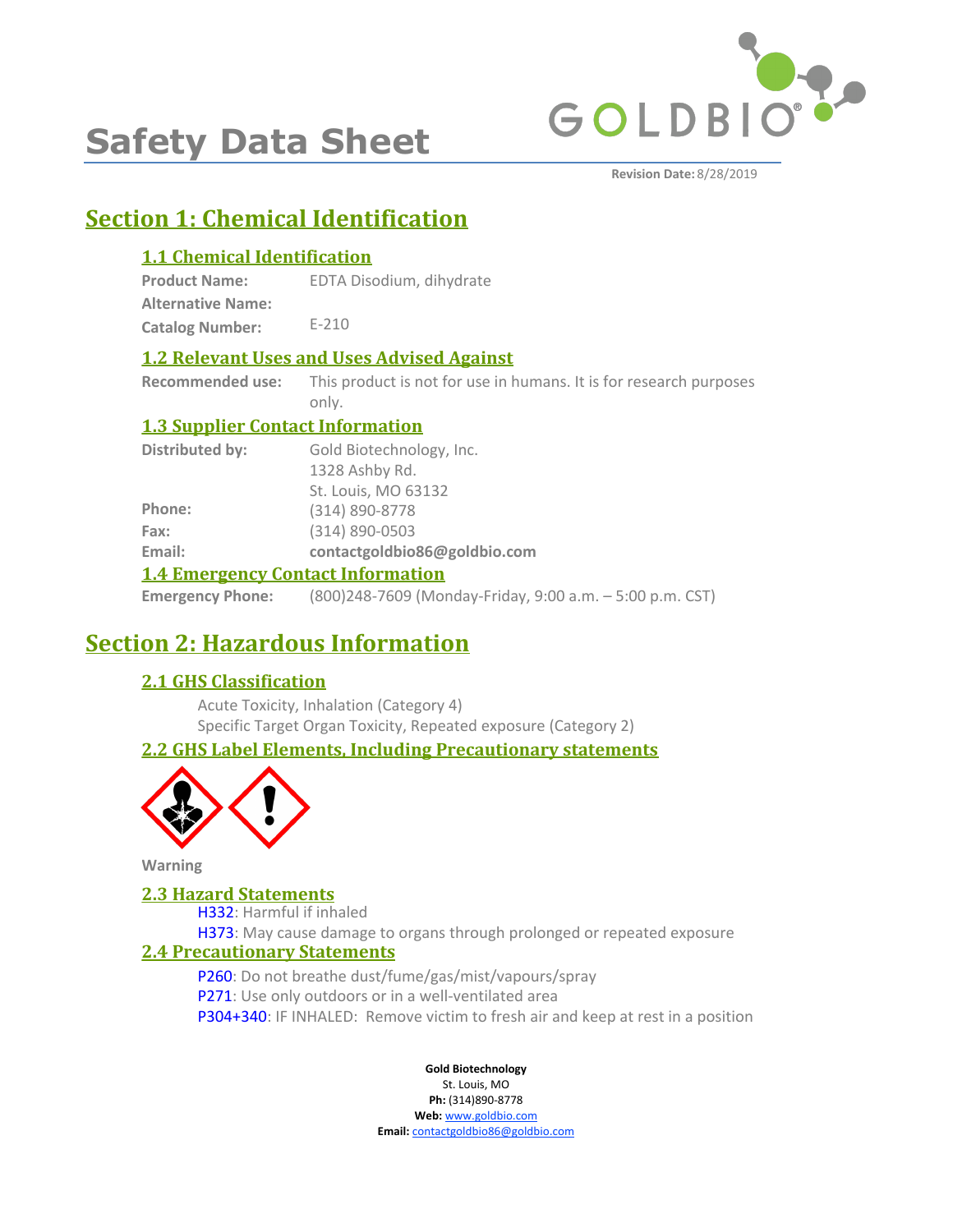comfortable for breathing P312: Call a POISON CENTER or doctor/physician if you feel unwell P314: Get Medical advice/attention if you feel unwell P501: Dispose of contents/container to an approved waste disposal plant

### **2.8 HMIS Classification**

| <b>2.8 HMIS Classification</b>           |         |
|------------------------------------------|---------|
| Health Hazard:<br>Chronic Health Hazard: | 1.<br>ж |
| Flammability:                            | 1       |
| Physical Hazards:                        | O       |
| <b>2.9 NFPA Rating</b>                   |         |
| Health Hazard:                           |         |
| Fire:                                    | 1       |
| Reactivity Hazard:                       |         |

# **Section 3: Composition/Information on Ingredients**

# **3.1 Composition**

| Identity:                 | EDTA Disodium, dihydrate                                                                              |
|---------------------------|-------------------------------------------------------------------------------------------------------|
| <b>IUPAC:</b>             | disodium;2-[2-[carboxylatomethyl(carboxymethyl)amino]ethyl-<br>(carboxymethyl)amino]acetate;dihydrate |
| Synonyms:                 |                                                                                                       |
| <b>CAS Number:</b>        | 6381-92-6                                                                                             |
| <b>Molecular Formula:</b> | $C_{10}H_{14}N_2Na_3O_8 \cdot 2H_2O$                                                                  |
| <b>Molecular Weight:</b>  | 372.24 g/mol                                                                                          |

# **Section 4: First Aid Measures**

# **4.1 Detailed First Aid Measures**

| Inhalation:                | If breathed in, move person into fresh air. If not breathing, give<br>artificial respiration. Consult a physician.                                    |
|----------------------------|-------------------------------------------------------------------------------------------------------------------------------------------------------|
| Skin:                      | Immediately wash skin copiously with soap and water. Take victim<br>immediately to hospital. Consult a physician.                                     |
| Eye:                       | Immediately rinse out with water for at least 15 minutes. Assure<br>adequate flushing by separating the eyelids with fingers. Consult a<br>physician. |
| Ingestion:                 | Wash out mouth with water. Drink plenty of water. Consult a<br>physician. Never give anything by mouth to an unconscious person.                      |
| <b>Notes to Physician:</b> | Treat symptomatically and supportively.                                                                                                               |

### **4.2 Most Important Symptoms And Effects, Either Acute Or Delayed**

The most important known symptoms and effects are described in the labeling (see section2). And /or in section 11.

### **4.3 Indication of immediate medical attention and special treatment needed**

Not available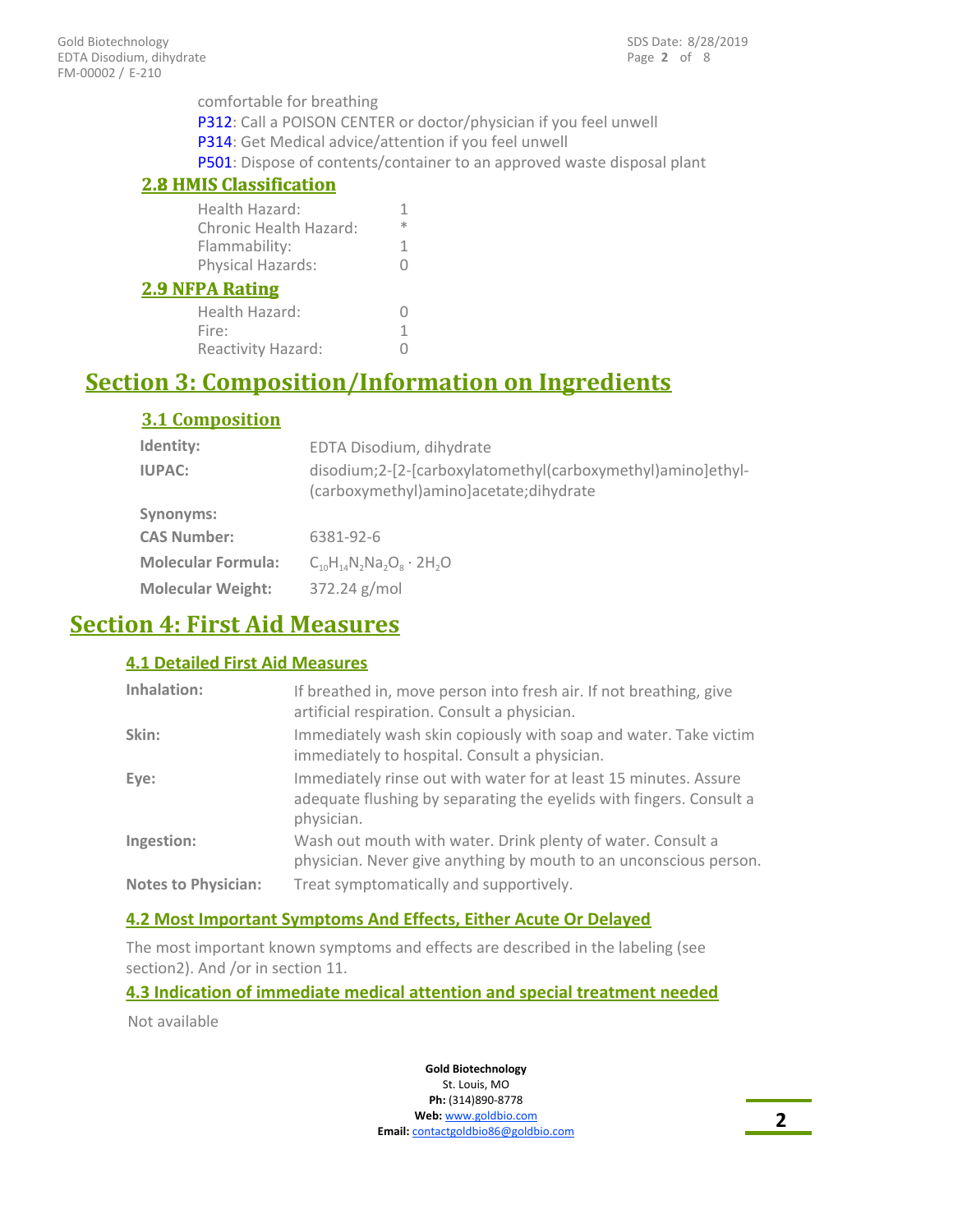# **Section 5: Fire Fighting Measures**

# **5.1 Conditions of flammability:**

## **5.2 Suitable extinguishing media:**

Use water spray, alcohol-resistant foam, dry chemical or carbon dioxide.

## **5.3 Specific hazards arising from the chemical**

During a fire, highly toxic gases may be generated by thermal decomposition or combustion – Carbon oxides, Nitrogen oxides (NOx), Sodium oxides.

## **5.4 Specific protective actions for fire-fighters:**

Wear self-contained breathing apparatus and protective clothing to prevent contact with skin and eyes.

# **Section 6: Accidental Release Measures**

### **6.1 Personal precautions, protective equipment and emergency procedures:**

Use personal protective equipment. Avoid breathing vapors, mist or gas. Ensure adequate ventilation.

### **6.2 Environmental precautions:**

Do not let product enter drains.

## **6.3 Methods and materials for containment and cleaning up:**

Soak up with absorbent material, discard.

# **Section 7: Handling and Storage**

# **7.1 Precautions for safe handling:**

Always wear personal protective equipment (PPE, see section 8).

### **7.2 Conditions for safe storage, including and incompatibilities:**

Keep container tightly closed.

Store desiccated at room temperature.

# **Section 8: Exposure Controls / Personal Protection**

# **8.1 Control Parameters:**

Contains no substances with occupational exposure limit values.

### **8.2: Appropriate engineering controls:**

Contains no substances with occupational exposure limit values.

### **8.3 Personal Protective Equipment (PPE):**

**Eye/Face Protection:** Safety glasses with side-shields conforming to EN166. Use equipment for eye protection tested and approved under appropriate government standards such as NIOSH (US) or EN 166(EU).

**Skin Protection:** Handle with gloves. Gloves must be inspected prior to use. Use proper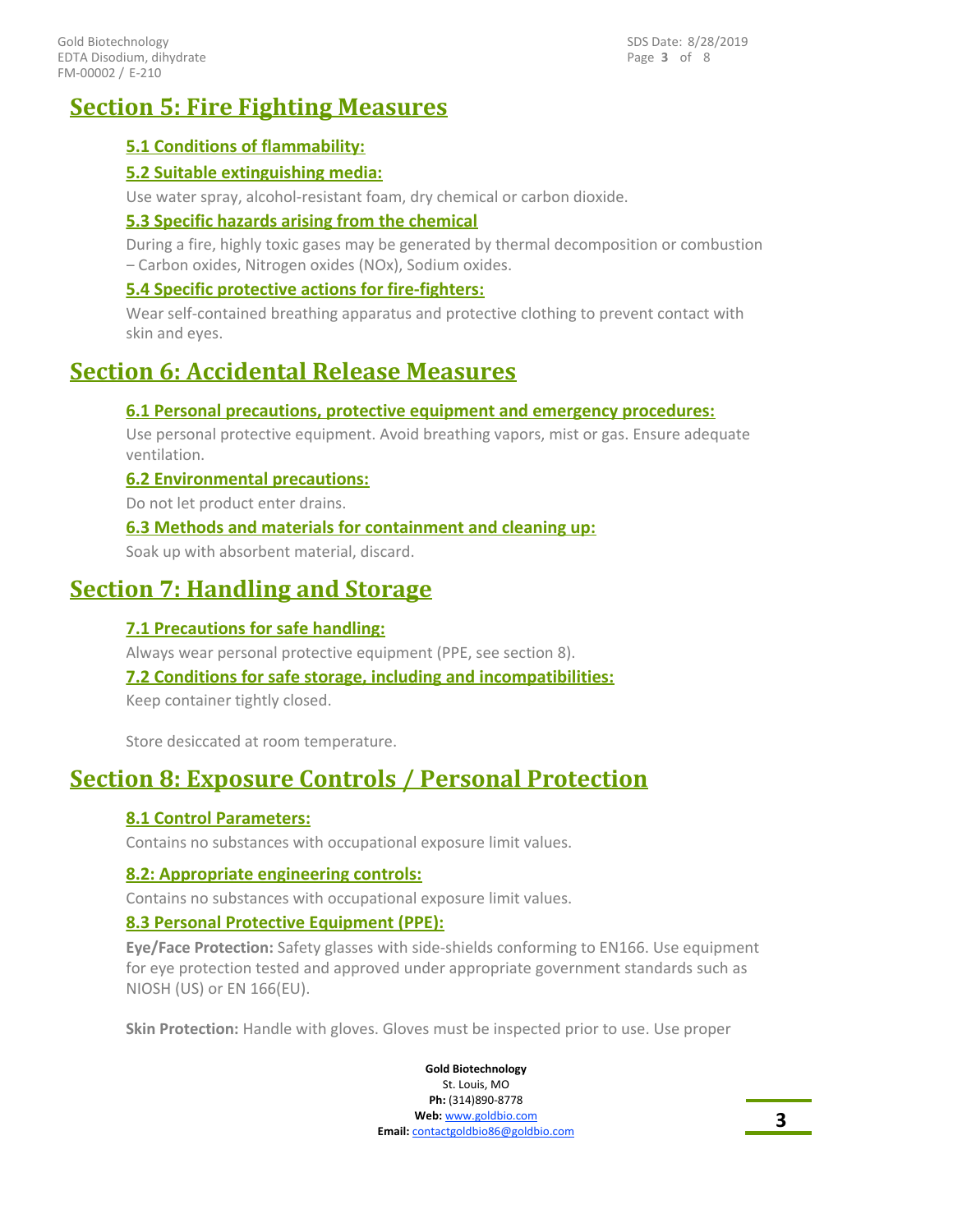glove removal technique - without touching outer surface of glove - to avoid skin contact with this product. Dispose of contaminated gloves after use in accordance with applicable laws and good laboratory practices. Wash and dry hands. The type of protective equipment must be selected according to the concentration and amount of the dangerous substance at the specific workplace.

**Respiratory Protection:** Where risk assessment shows air-purifying respirators are appropriate use a full-face particle respirator type N100 (US) or type P3 (EN 143) respirator cartridges as a backup to engineering controls. If the respirator is the sole means of protection, use a full-face supplied air respirator. Use respirators and components tested and approved under appropriate government standards such as NIOSH (US) or CEN (EU).

**Other Protective Clothing or Equipment:** Wear appropriate protective clothing to prevent exposure.

# **Section 9: Physical and Chemical Properties**

## **9.1 General chemical and physical properties**

| Appearance:                                      | White Powder    |
|--------------------------------------------------|-----------------|
| Odor:                                            | Odorless        |
| <b>Odor Threshold:</b>                           | Not Available   |
| pH:                                              | $4.0 - 5.5$     |
| <b>Melting Point:</b>                            | $250^{\circ}$ C |
| <b>Freezing Point:</b>                           | Not Available   |
| <b>Boiling Point/Range:</b>                      | Not Available   |
| <b>Flash Point:</b>                              | Not Available   |
| <b>Evaporation Rate:</b>                         | Not Available   |
| <b>Lower Explosion Limit:</b>                    | Not Available   |
| <b>Upper Explosion Limit:</b>                    | Not Available   |
| <b>Vapor Pressure:</b>                           | Not Available   |
| <b>Vapor Density:</b>                            | Not Available   |
| <b>Relative Density:</b>                         | Not Available   |
| Solubility:                                      | 100 g/l at 20°C |
| <b>Partition Coefficient</b><br>n-octanol/water: | Not Available   |
| Auto-Ignition<br>Temperature:                    | Not Available   |
| Decomposition<br>Temperature:                    | Not Available   |
| <b>Viscosity:</b>                                | Not Available   |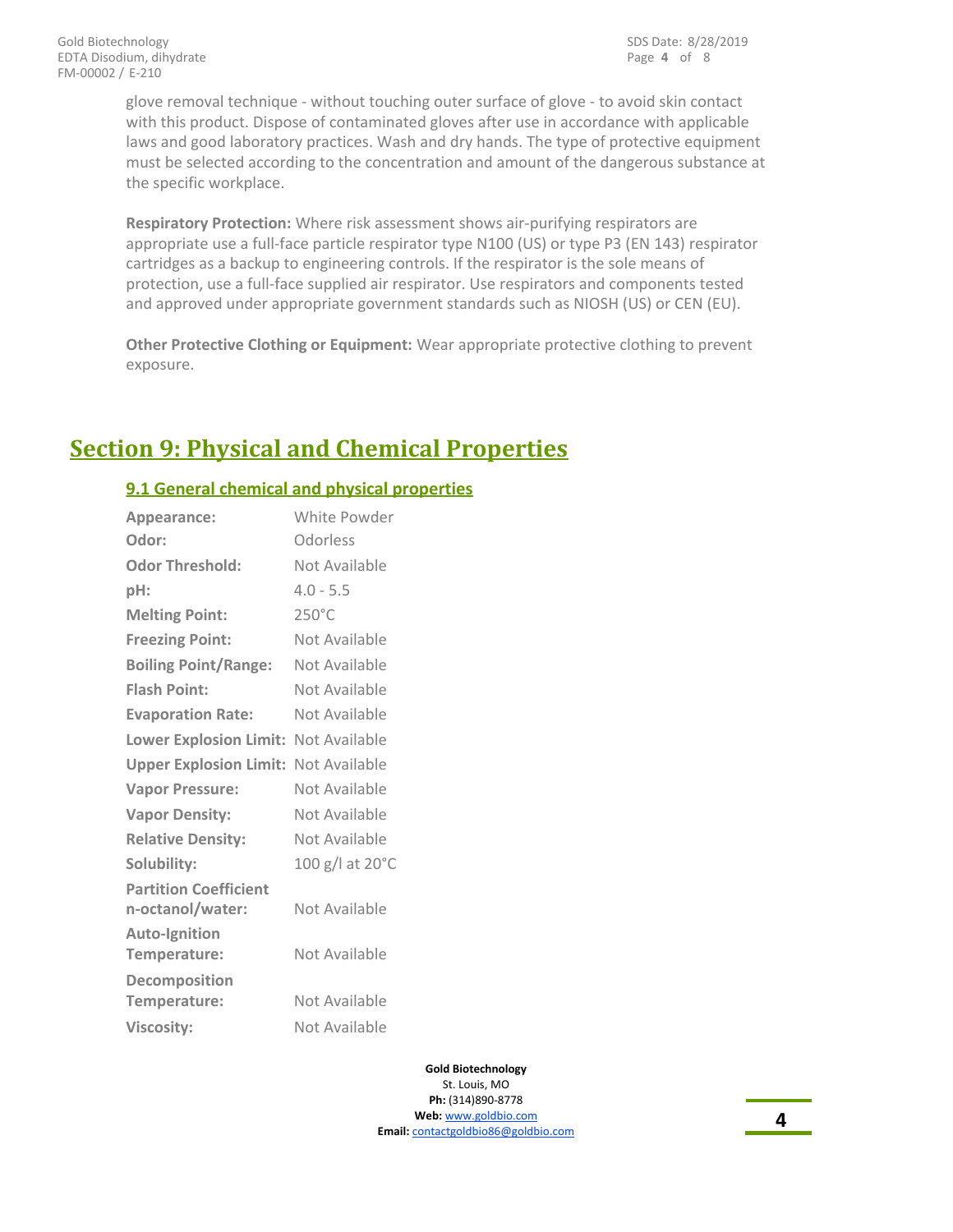FM-00002 / E-210 Gold Biotechnology EDTA Disodium, dihydrate Page **5** of 8 SDS Date: 8/28/2019

# **Section 10: Stability and Reactivity Data**

### **10.1 Reactivity:**

Not available

### **10.2 Chemical Stability:**

Stable under recommended storage conditions.

### **10.3 Possibility of hazardous reactions:**

Not available.

#### **10.4 Conditions to avoid:**

Incompatible materials.

### **10.5 Incompatible materials:**

Strong oxidizing agents.

#### **10.6 Hazardous decomposition products:**

Hazardous decomposition products formed under fire conditions. - Carbon oxides, Nitrogen oxides (NOx), Sodium oxides.

# **Section 11: Toxicological Information**

### **11.1 Toxicological effects**

#### **Acute toxicity:**

EDTA Disodium, dihydrate Oral:  $LD_{50}$  (Rat) > 2,800 mg/kg

#### **Skin corrosion/irritation:**

Skin - Rabbit Result: No skin irritation (OECD Test Guideline 404)

#### **Respitory or skin sensitization:**

Not available.

### **Germ cell mutagenicity:**

Not available.

#### **Carcinogenicity:**

| IARC:  | No component of this product present at levels greater than or equal                  |
|--------|---------------------------------------------------------------------------------------|
|        | to 0.1% is identified as probable, possible or confirmed human<br>carcinogen by IARC. |
| ACGIH: | No component of this product present at levels greater than or equal                  |
|        | to 0.1% is identified as probable, possible or confirmed human                        |

- carcinogen by ACGIH.
- No component of this product present at levels greater than or equal to 0.1% is identified as probable, possible or confirmed human carcinogen by NTP. **NTP:**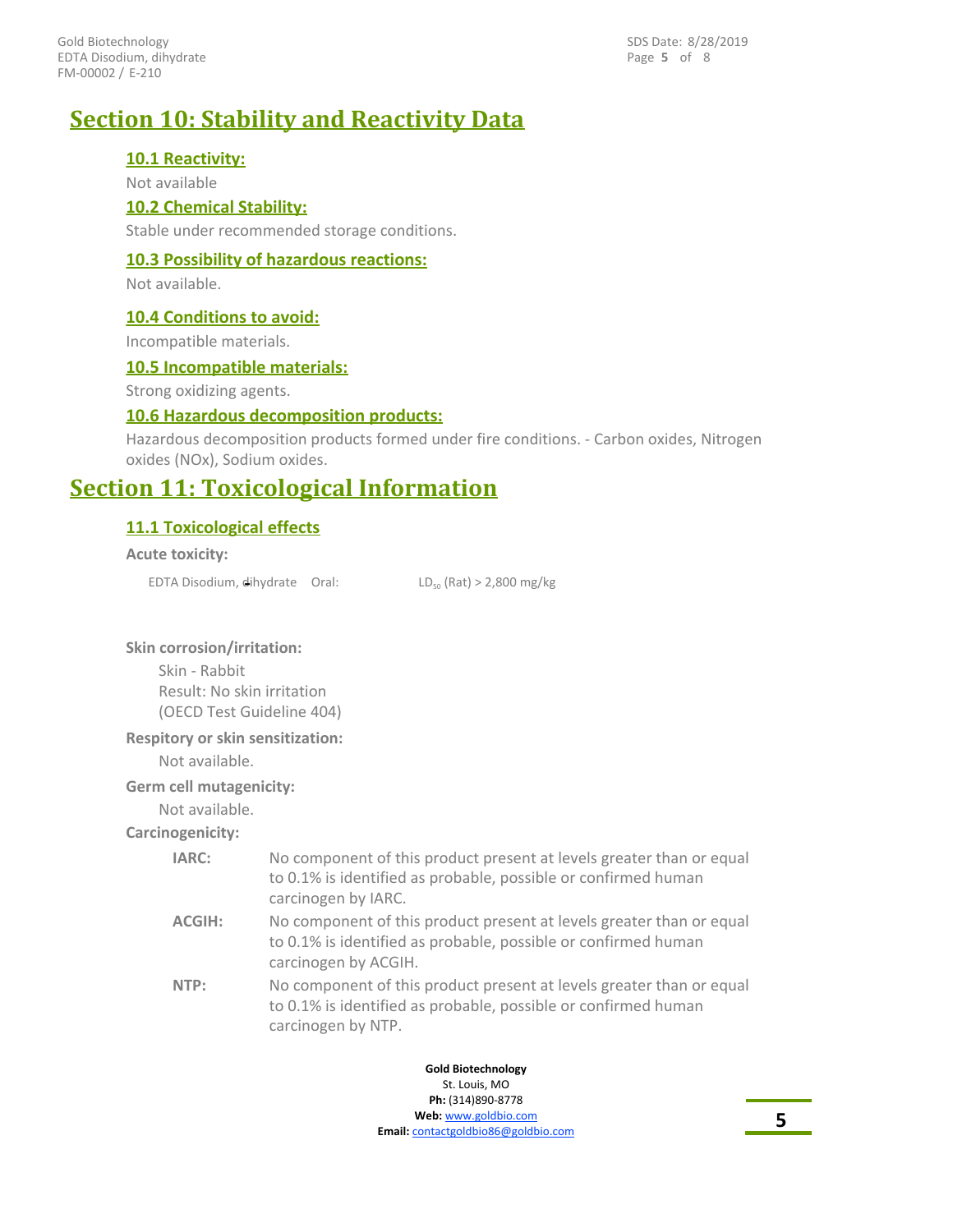#### **OSHA:**

No component of this product present at levels greater than or equal to 0.1% is identified as a carcinogen or potential carcinogen by OSHA.

**Reproductive toxicity:**

Not available.

**STOT-single exposure:**

Not available.

**STOT-repeated exposure:**

Not available.

**Aspiration hazard:**

Not available.

**Likely routes of exposure:**

Respiratory organs, mouth, skin, and eyes.

#### **Symptoms of exposure:**

To the best of our knowledge, the chemical, physical, and toxicological properties have not been thoroughly investigated.

# **Section 12: Ecological Information**

#### **12.1 Toxicity:**

Toxicity to fish LC50 - Leuciscus idus (Golden orfe) > 500 mg/l - 96h Toxicity to daphnia and other aquatic invertebrates EC50 - Daphnia (water flea) > 100 mg/l - 24h Toxicity to algae EC50 - (Algae) 10 - 100 mg/l - 72 h

### **12.2 Persistence and degradability:**

Biodegradability Result: - Readily biodegradable Remarks: No data available Chemical Oxygen Demand (COD) - 590 mg/g

### **12.3 Bioacumulative potential:**

Not available. **12.4 Mobility in soil:** Not available. **12.5 Other adverse effects:** None.

# **Section 13 Disposal Considerations**

Dispose of product in accordance with local rules and regulations.

**Gold Biotechnology** St. Louis, MO

**Ph:** (314)890-8778 **Web:** www.goldbio.com **Email:** contactgoldbio86@goldbio.com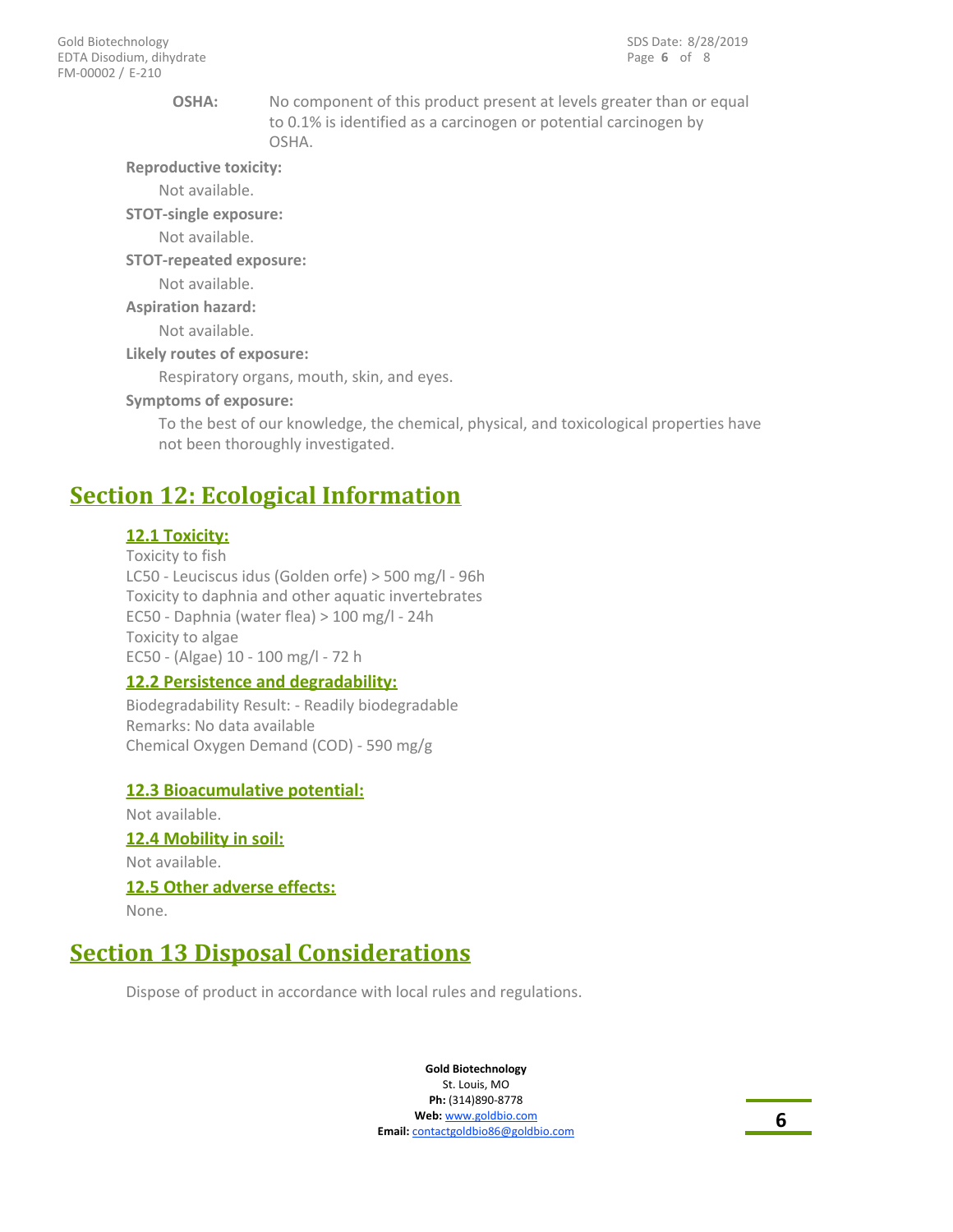Page **7** of 8 SDS Date: 8/28/2019

# **Section 14: Transport Information**

# **14.1 US Department of Transportation (DOT)**

This material is considered to be non-hazardous for transport.

### **14.2 International Maritime Dangerous Goods (IMDG):**

This material is considered to be non-hazardous for transport.

### **14.2 International Air Transportation Association (IATA)**

This material is considered to be non-hazardous for transport.

# **Section 15: Regulatory Information**

#### **SARA 302 Components:**

SARA 302: No chemicals in this material are subject to the reporting requirements of SARA Title III, Section 302.

#### **SARA 313 Components:**

SARA 313: This material does not contain any chemical components with known CAS numbers that exceed the threshold (De Minimis) reporting levels established by SARA Title III, Section 313.

#### **SARA 311/312 Hazards:**

Acute Health Hazard

| <b>Massachusetts Right To Know Components:</b> | $CAS - No.$ |
|------------------------------------------------|-------------|
| EDTA Disodium, dihydrate                       | 6381-92-6   |
| <b>Pennsylvania Right To Know Components:</b>  | $CAS - No.$ |
| EDTA Disodium, dihydrate                       | 6381-92-6   |
| <b>New Jersey Right To Know Components:</b>    | $CAS - No.$ |
| EDTA Disodium, dihydrate                       | 6381-92-6   |

### **California Prop. 65 Components:**

This product does not contain any chemical known to the State of California to cause cancer, birth, or any other reproductive defects.

# **Section 16: Other Information**

While Gold Biotechnology, Inc. believes the information contained herein to be true and accurate, it has relied on information provided by others. Gold Biotechnology, INC. makes no warranties, express or implied, as to the accuracy or adequacy of the information contained herein or with respect to the results to be obtained from the use of the product. Gold Biotechnology, Inc. disclaims all liability with respect to the use of this product, including without limitation, liability for injury to the user or third-party persons.

#### **Preparation Information**